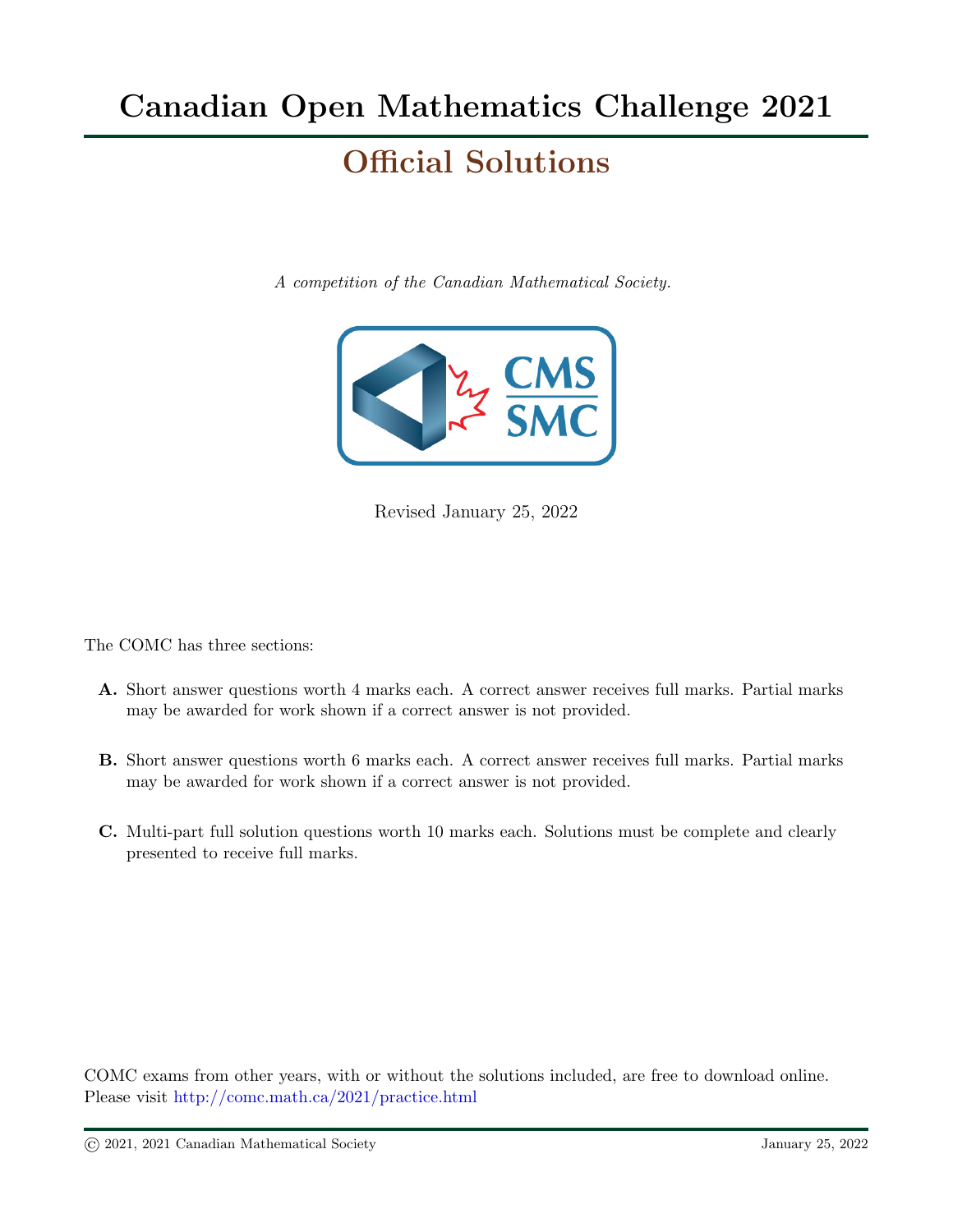## Part A

A1 Let x be a real number such that  $(x-2)(x+2) = 2021$ . Determine the value of  $(x-1)(x+1)$ .

**Solution:** Expanding  $(x - 2)(x + 2) = 2021$  yields  $x^2 - 4 = 2021$ . Hence,  $x^2 = 2025$ . Therefore,  $(x-1)(x+1) = x^2 - 1 = 2025 - 1 = 2024.$ Answer: 2024

**A2.** Julia had eaten a box of candies in 4 days. On the first day she ate  $\frac{1}{5}$  of the total number of candies. On the second day she ate half of what was left after the first day. On the third day she ate half of what was left after the second day. What portion of the candies initially contained in the box did she eat on the fourth day? Express your answer as an irreducible fraction.

Solution 1: We organize the information in the form of a table.

| $day \#$          |                       |                                                                                               |  |
|-------------------|-----------------------|-----------------------------------------------------------------------------------------------|--|
| ate of the total  |                       | $\frac{1}{2} \times \frac{4}{5} = \frac{2}{5}$ $\frac{1}{2} \times \frac{2}{5} = \frac{1}{5}$ |  |
| left of the total | $1 - \frac{1}{5} = -$ | $\frac{4}{5} - \frac{2}{5} =$                                                                 |  |

**Solution 2:** Assume that box contains  $5n$  (for some  $n \geq 1$ ) candies and count the numbers of candies (instead of fractions of the box).

| $day \#$ |        |                                                                    |  |
|----------|--------|--------------------------------------------------------------------|--|
| ate      | $\, n$ | $\frac{1}{2} \times 4n = 2n \mid \frac{1}{2} \times 2n = n \mid n$ |  |
| left     |        | $5n - n = 4n \mid 4n - 2n = 2n \mid 2n - n = n \mid 0$             |  |

The portion she ate on the 4th day is  $\frac{n}{5n} = \frac{1}{5}$  $\frac{1}{5}$ .

Answer:  $|1/5|$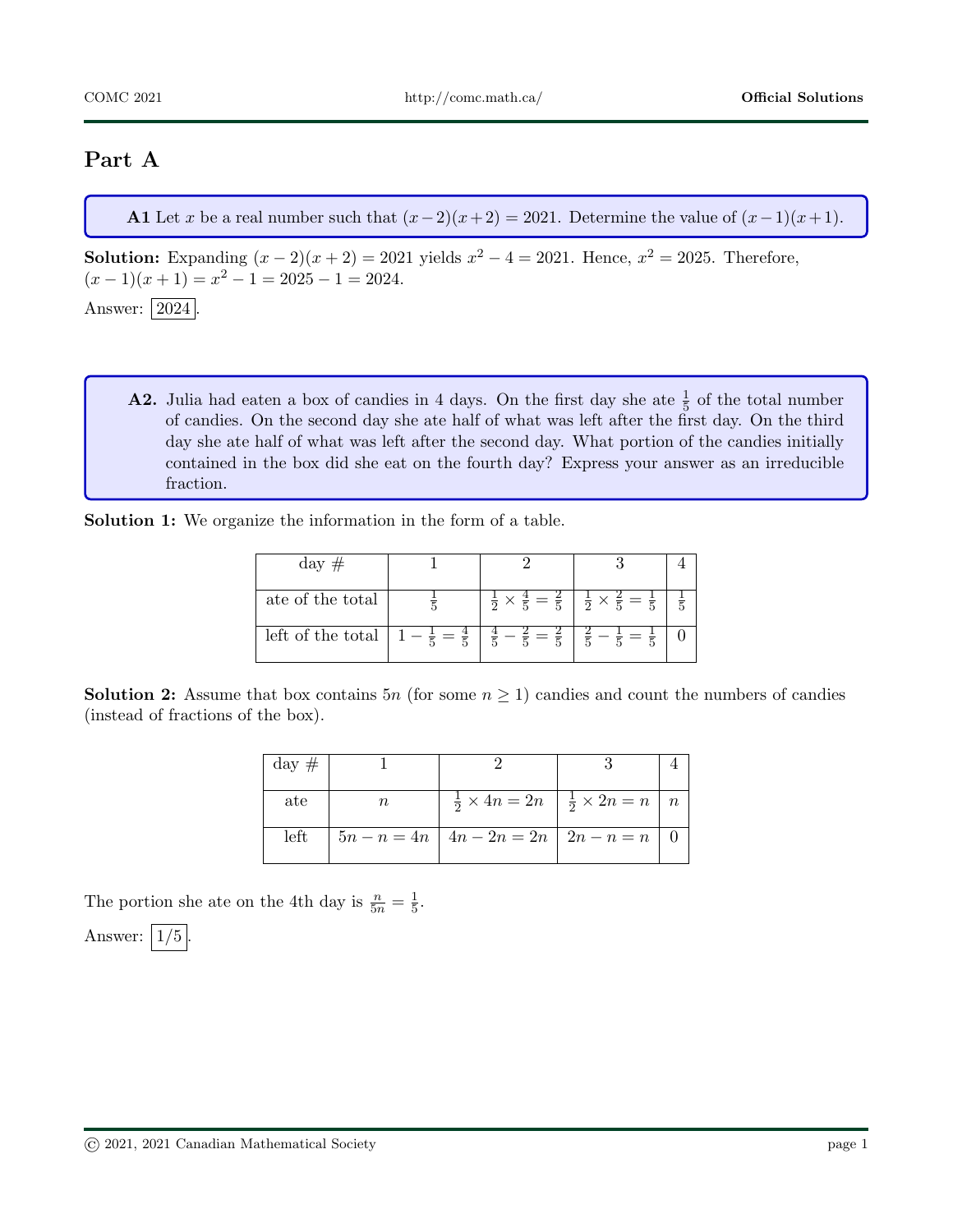A3 Two circles, each of radius 5 units long, are drawn in the coordinate plane such that their centres A and C have coordinates  $(0,0)$  and  $(8,0)$  respectively. How many points where both coordinates are integers are within the intersection of these circles (including its boundary)?



Solution: Let M be the midpoint of AC and the circumferences of the circles intersect at points B and D. Then  $AM=4$  units and AMB is a right triangle with  $AB=5$ .



Nowing the 3 − 4 − 5 Pythagorean triple, MB=3 units. Therefore, there are 7 lattice points on BD (including the endpoints). There are two more points on the boundary of the intersection: they have coordinates  $(3,0)$  and  $(5,0)$ . The total is 9 lattice points.

Answer:  $|9|$ 

A4. Marija travels to school by a combination of walking and skateboarding. She can get there in 38 minutes if she walks for 25 minutes and skateboards for 13, or in 31 minutes if she walks for 11 and skateboards for 20. How long (in minutes) would it take her to walk to school?

**Solution 1:** Denoting her walking speed by w, skateboarding speed by s, and distance to school by  $D$ , we have

 $D = 25w + 13s$ , and  $D = 11w + 20s$ .

Subtracting these gives  $7s = 14w$ , and so  $D = 51w$ . Hence, it will take 51 minutes.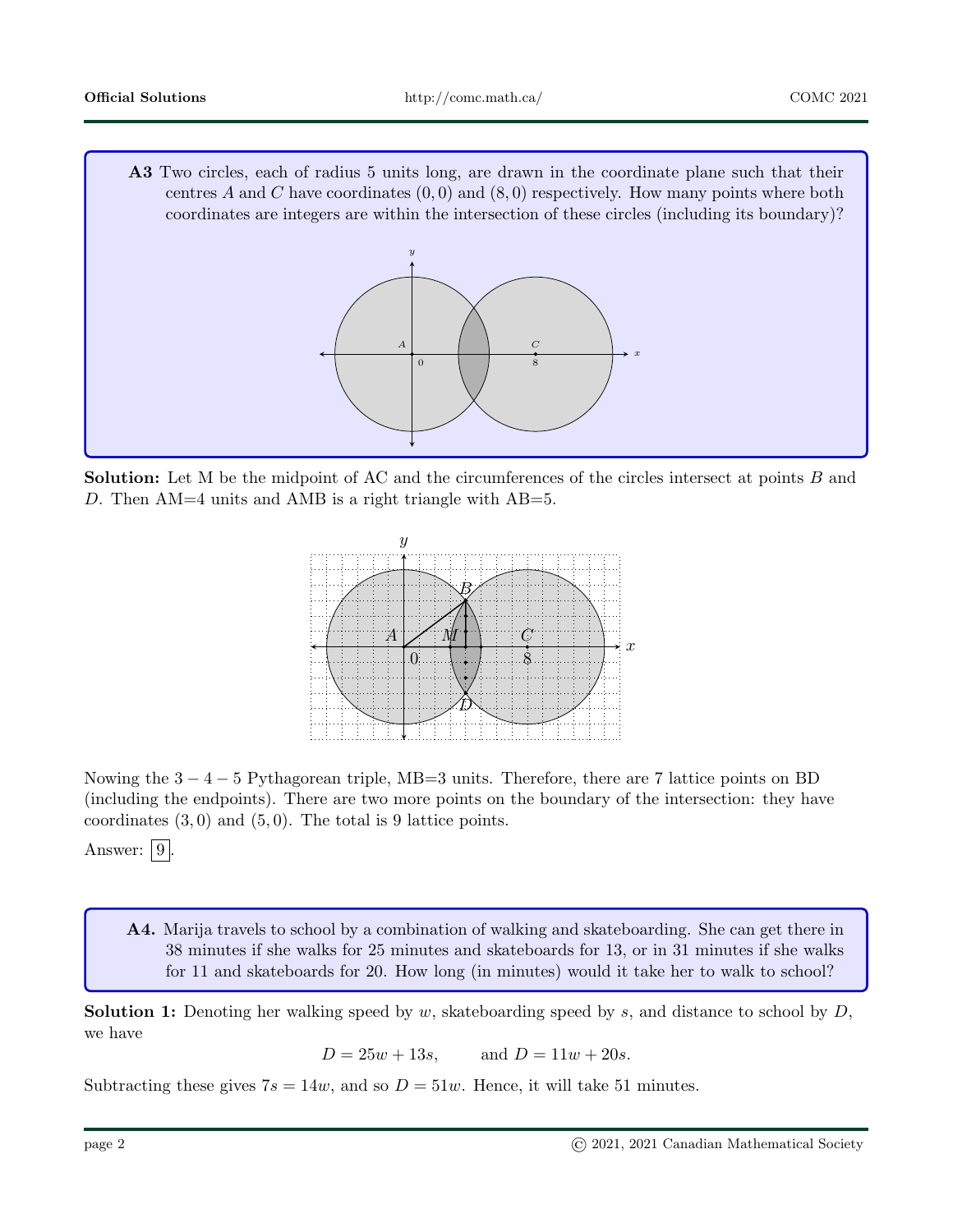**Solution 2:** Decreasing the skateboarding time by 7 minutes increases the walking time by  $14 = 2 \times 7$ minutes and the total time taken by 7 minutes. So decreasing the skateboarding time by 13 minutes will increase the walking time by  $26 = 2 \times 13$  minutes and the total time by 13 minutes, from 38 to 51. Answer:  $|51|$ .

## Part B

B1. A bag contains two regularly shaped (cubic) dice which are identical in size. One die has the number 2 on every side. The other die has the numbers 2 on three sides and number 4 on each side opposite to one that has number 2. You pick up a die and look at one side of it, observing the number 2. What is the probability the opposite side of the die has the number 2 as well? Express your answer as an irreducible fraction.

Solution: There are 9 different sides we could be looking at: either side of the first dice, or 3 sides of the second dice. In 6 of those possibilities (i.e. for each side of the first dice), the other side is also a 2, so the probability is  $\frac{6}{9} = \frac{2}{3}$  $\frac{2}{3}$ .

Answer:  $\left| \frac{2}{3} \right|$ 

B2. When the product  $(2021x^{2021} + 2020x^{2020} + \cdots + 3x^3 + 2x^2 + x)(x^{2021} - x^{2020} + \cdots + x^3 - x^2 + x - 1)$ is expanded and simplified, what is the coefficient of  $x^{2021}$ ?

**Solution:** Expanding terms that yield  $x^{2021}$  we get

$$
(2021x^{2021})(-1) + (2020x^{2020})(x) + (2019x^{2019})(-x^2) + \cdots =
$$
  
= -2021x^{2021} + 2020x^{2021} - 2019x^{2021} + \cdots  
= (-2021 + [2020 - 2019] + [2018 - 2017] + \cdots + [4 - 3] + [2 - 1])x^{2021}  
= (-2021 + 1010 \times 1)x^{2021}  
= -1011x^{2021}

∴ The coefficient of  $x^{2021}$  is  $-1011$ .

Answer:  $|-1011|$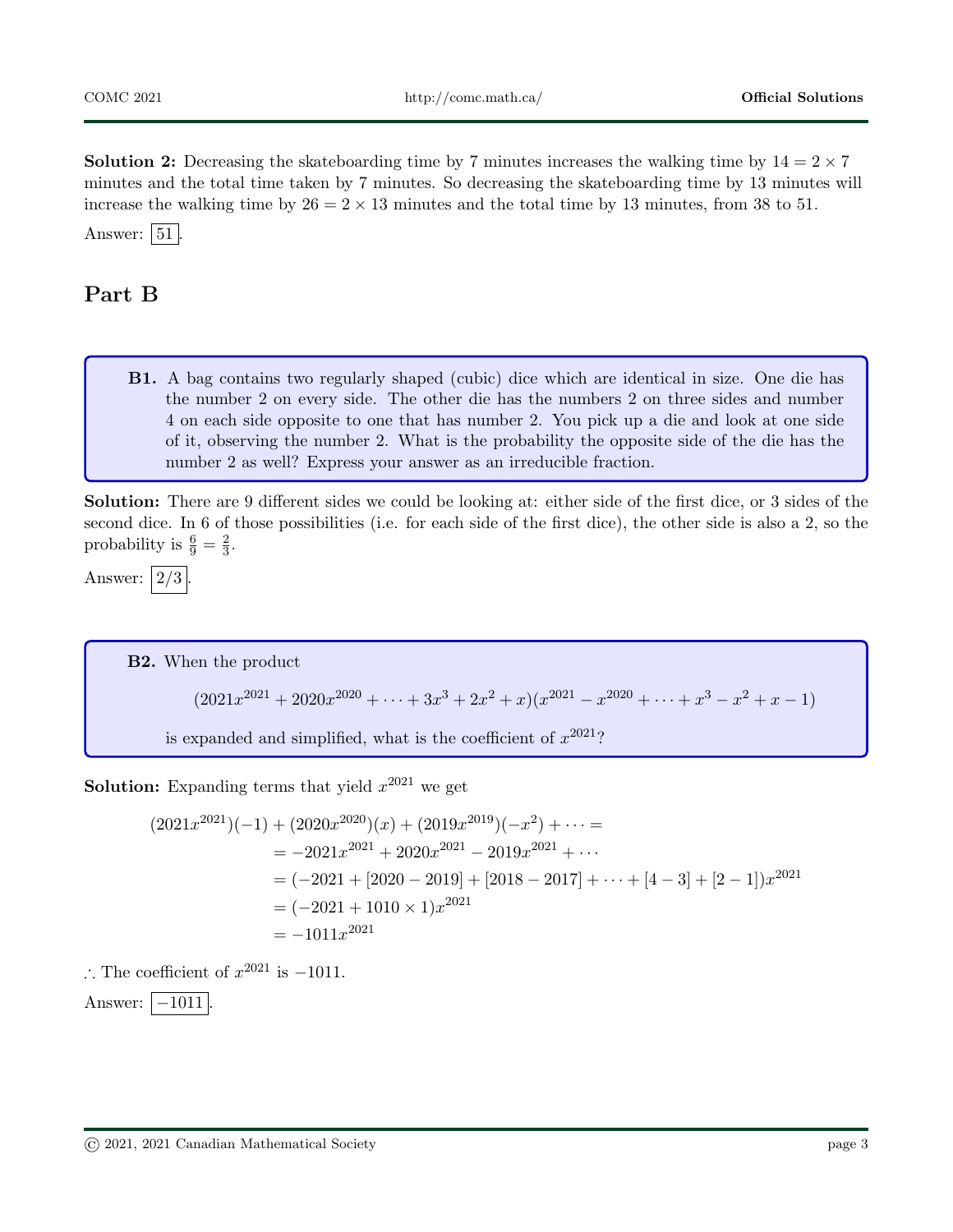**B3.** Two right triangles  $\Delta AXY$  and  $\Delta BXY$  have a common hypotenuse XY and side lengths (in units)  $AX = 5$ ,  $AY = 10$ , and  $BY = 2$ . Sides AY and BX intersect at P. Determine the area (in square units) of  $\Delta PXY$ .



Solution 1:



From the right triangle  $AXY$  we find  $XY^2 = XA^2 + AY^2 = 125$ . Then from the right triangle  $BXY$ ,  $BX = \sqrt{XY^2 - BY^2} = 11.$ 

Labelling by x, y and z the area of the triangles  $PXY$ ,  $AXP$  and  $BPY$  respectively (see the diagram), we get

$$
x + y = \frac{1}{2}(5)(10) = 25
$$
  

$$
x + z = \frac{1}{2}(2)(11) = 11
$$

As  $\Delta PAX$  and  $\Delta PBY$  are right angled and  $\angle APX = \angle BPY$ , the triangles are similar. Then, since  $\frac{BY}{AX} = \frac{2}{5}$  we can deduce that  $z = \left(\frac{2}{5}\right)$  $(\frac{2}{5})^2 y = \frac{4}{25}y$ . Substituting  $z = \frac{4}{25}y$  into the system of equations and solving it gives  $x = 25/3$  and  $y = 50/3$ . Thus, the desired area is  $\frac{25}{3}$  square units.



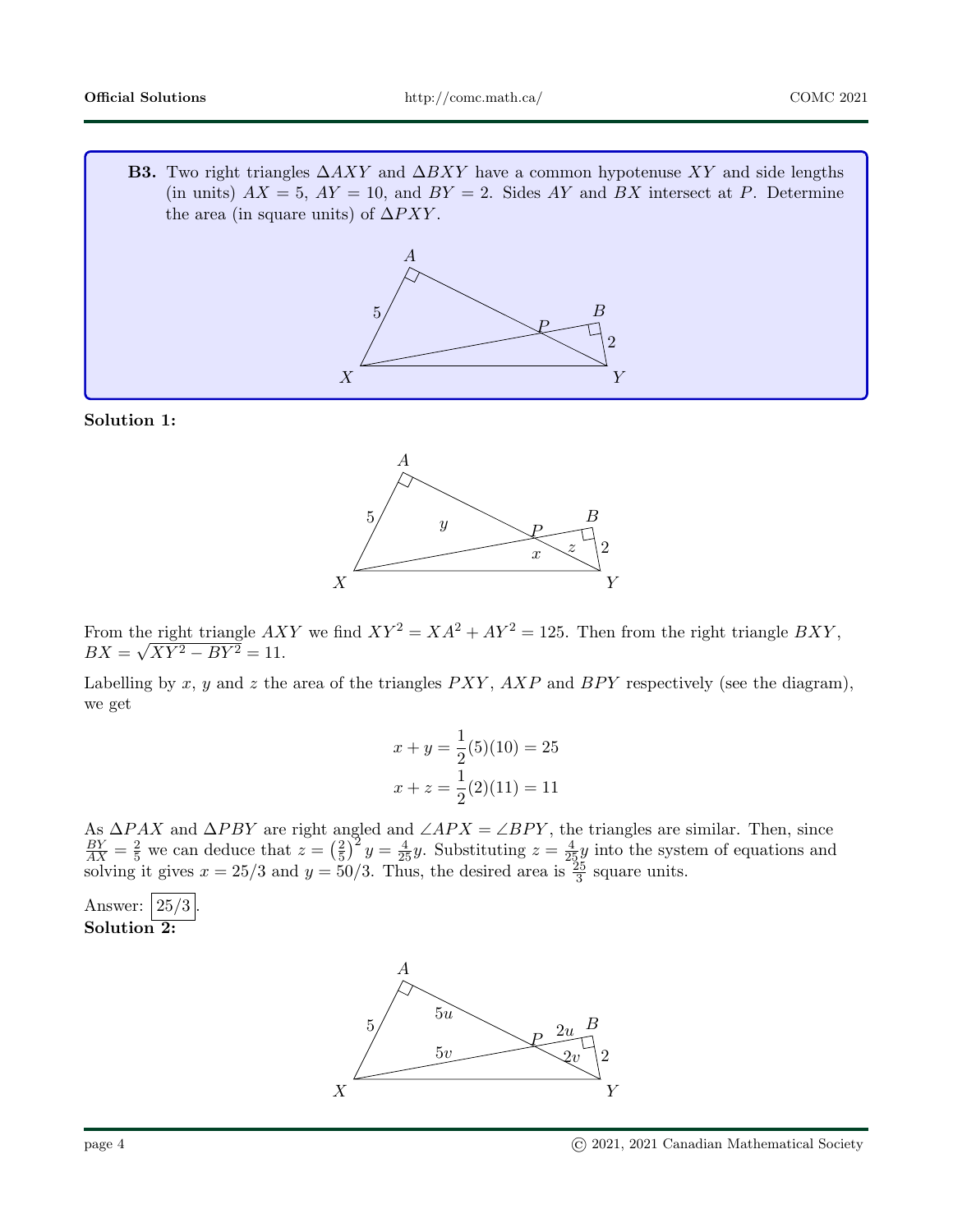From the right triangle  $AXY$  we find  $XY^2 = XA^2 + AY^2 = 125$ . Then from the right triangle  $BXY$ ,  $BX = \sqrt{XY^2 - BY^2} = 11.$ 

As  $\Delta PAX$  and  $\Delta PBY$  are right angled and  $\angle APX = \angle BPY$ , the triangles are similar. We have  $AP : PB = XP : PY = 5 : 2$ , so  $AP = 5u$ ,  $PB = 2u$ ,  $XP = 5v$ ,  $PY = 2v$ , for some u and v. Thus,

$$
BX = 2u + 5v = 11
$$

$$
AY = 5u + 2v = 10
$$

Solving this system we obtain  $u=\frac{4}{3}$  $\frac{4}{3}$  and  $v = \frac{5}{3}$  $\frac{5}{3}$ . Thus,  $XP = \frac{25}{3}$  $\frac{25}{3}$ . Therefore, the desired area is  $\frac{1}{2}XP \cdot BY = \frac{25}{3}$  $\frac{25}{3}$  square units.

Answer:  $|25/3|$ 

**B4.** The equation  $\sin x = \frac{x}{202}$  $\frac{x}{2021\pi}$  has exactly *n* solutions. Find *n*.

**Solution:** Notice that  $x = 0$  is a solution. As well, both functions are odd, so due to the symmetry if  $x^*$ is a solution then  $-x^*$  is also a solution.



Since  $-1 \le \sin x \le 1$ , all solutions are in the interval for which  $-1 \le \frac{x}{2021\pi} \le 1$ , that is  $[-2021\pi, 2021\pi]$ . The function  $y = \sin x$  is  $2\pi$ -periodic. There are 1010 periods and a half of a period on the segment  $(0, 2021\pi]$ . There are 2 intersections of the line  $y = \frac{x}{202}$  $\frac{x}{2021\pi}$  and the sine on each period except the first one  $(0, 2\pi]$ , where we have only one intersection. There are also two intersections on the last half of the period. Consequently, there are  $1 + 2020 = 2021$  solutions on  $(0, 2021\pi]$ . Similarly, there are 2021 solutions on  $[-2021\pi, 0)$ . In total, there are  $n = 1 + 2 \times 2021 = 4043$  solutions.

Answer: 4043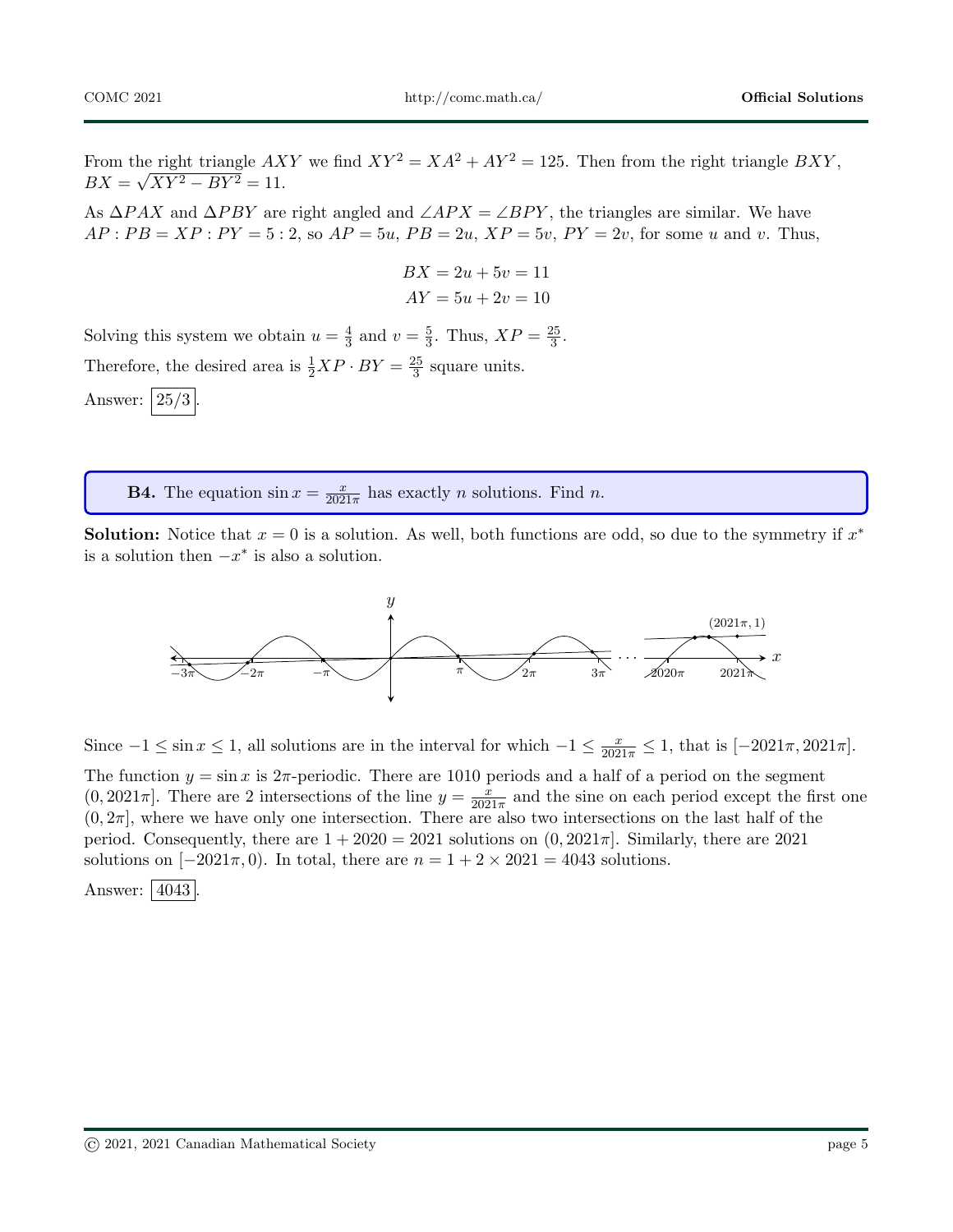# Part C

## C1.

- a. Determine all points  $P(x, y)$  such that  $(0, 0), (1, 1), (1, 0)$  and P are vertices of a parallelogram.
- b. Two parallel lines intersect the (horizontal) parabola  $x = y^2$  at four distinct points: (0,0),  $(1, 1), (9, 3)$  and Q. Determine all possible coordinates of the point Q.
- c. Two parallel lines intersect the parabola  $x = y^2$  at four distinct points: (0,0), (1,1), ( $a^2$ , a) and V. Here  $a \neq 0, \pm 1$  is a real number. Determine all possible coordinates of the point V. The answer should be expresed in term of a.

### Solution:

a. There are three possibilities for  $P: (0,1), (0,-1), (2,1)$ .



- b. There are three possible pairs of parallel lines the line through  $(0, 0)$  can go through  $(1, 1)$ , or  $(9, 3)$  or  $Q$ .
	- The line through  $(0, 0)$  and  $(1, 1)$  is parallel to  $y = x 6$  through  $(9, 3)$ . The solutions to  $y+6=y^2$  give the y coordinates of the intersection points as  $x=y+6$  and  $x=y^2$ . Hence at  $y = 3$  or  $y = -2$ , so the y coordinate of Q here is  $-2$  and then  $x = 4$ .



• The line through  $(0,0)$  and  $(9,3)$  is parallel to  $y=\frac{x+2}{3}$  $\frac{+2}{3}$  through  $(1, 1)$ . The solutions to  $3y - 2 = y^2$ , are  $y = 1$  or  $y = 2$ , so the y coordinate of Q here is 2 and  $x = 4$ .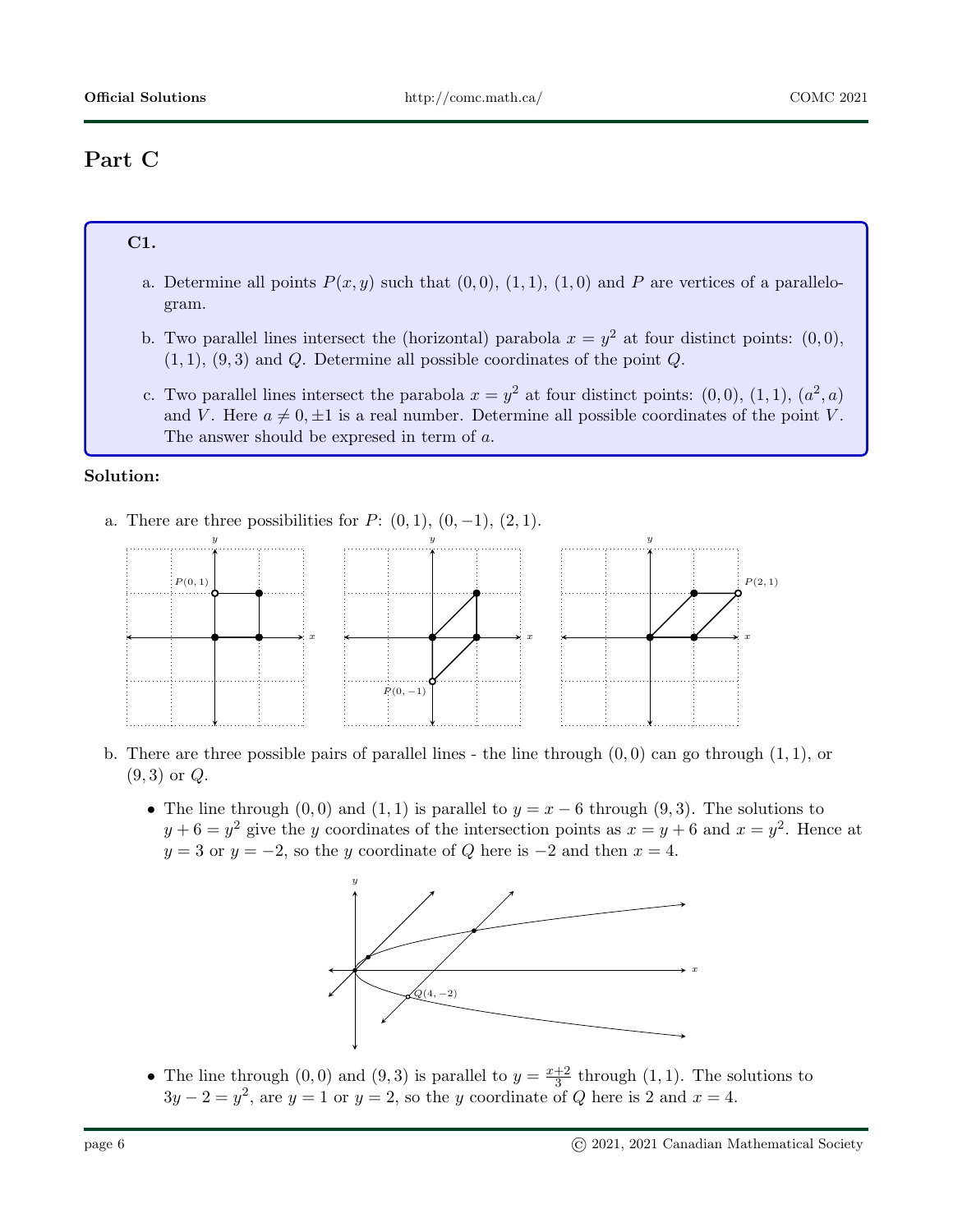

• The line through (1, 1) and (9, 3) is parallel to  $y = \frac{x}{4}$  through (0, 0). The non-zero solution to The line direction  $(1, 1)$  and  $(3, 5)$  is parametered  $y = 4$  enough (0)<br>  $4y = y^2$  is  $y = 4$ , so the y coordinate of Q here is 4 and  $x = 16$ .



Thus,  $Q$  could be at  $(4, -2)$ ,  $(4, 2)$ ,  $(16, 4)$ .

- c. There are three possible pairs of parallel lines the line through  $(0, 0)$  can go through  $(1, 1)$ , or  $(a^2, a)$  or V.
	- The line through  $(0,0)$  and  $(1,1)$  is parallel to  $y = x + a a^2$  through  $(a^2, a)$ . The solutions to  $y + a(a-1) = y^2$  give the y coordinates of the intersection points, hence at  $y = a$  or  $y = 1 - a$ , so the y coordinate of V here is  $1 - a$  and then  $x = (1 - a)^2$ .
	- The line through  $(0,0)$  and  $(a^2, a)$  is parallel to  $y = \frac{x+a-1}{a}$  $\frac{a-1}{a}$  through  $(1, 1)$ . The solutions to  $ay+1-a=y^2$ , are  $y=1$  or  $y=a-1$ , so the y coordinate of V here is  $a-1$  and  $x=(a-1)^2$ .
	- The line through  $(1,1)$  and  $(a^2, a)$  is parallel to  $y = \frac{x}{a+1}$  through  $(0,0)$ . The non-zero solution to  $(a+1)y = y^2$  is  $y = a+1$ , so the y coordinate of V here is  $a+1$  and  $x = (a+1)^2$ .

Thus, V could be at  $((a-1)^2, \pm(a-1)$  and  $((a+1)^2, a+1)$ ).

A variation of the solution for  $C1(c)$ : There are three possible pairs of parallel lines - the line through  $(0,0)$  can go through  $(1,1)$ , or  $(a^2, a)$  or V.

• The line through  $(0,0)$  and  $(1,1)$  has slope 1. A line through  $(a^2, a)$  parallel to it has the equation  $\frac{y-a}{x-a^2} = 1$ . Substitute  $x = y^2$  in order to find the points of intersection of the line with the parabola. We have  $\frac{y-a}{y^2-a^2} = 1$  or  $\frac{y-a}{(y-a)(y+a)} = 1$ . To exclude the original point we assume  $y \neq a$ . Thus, we can cancel  $y - a$  and get  $y + a = 1$ , so  $y = 1 - a$ . Then  $x = (1 - a)^2$ .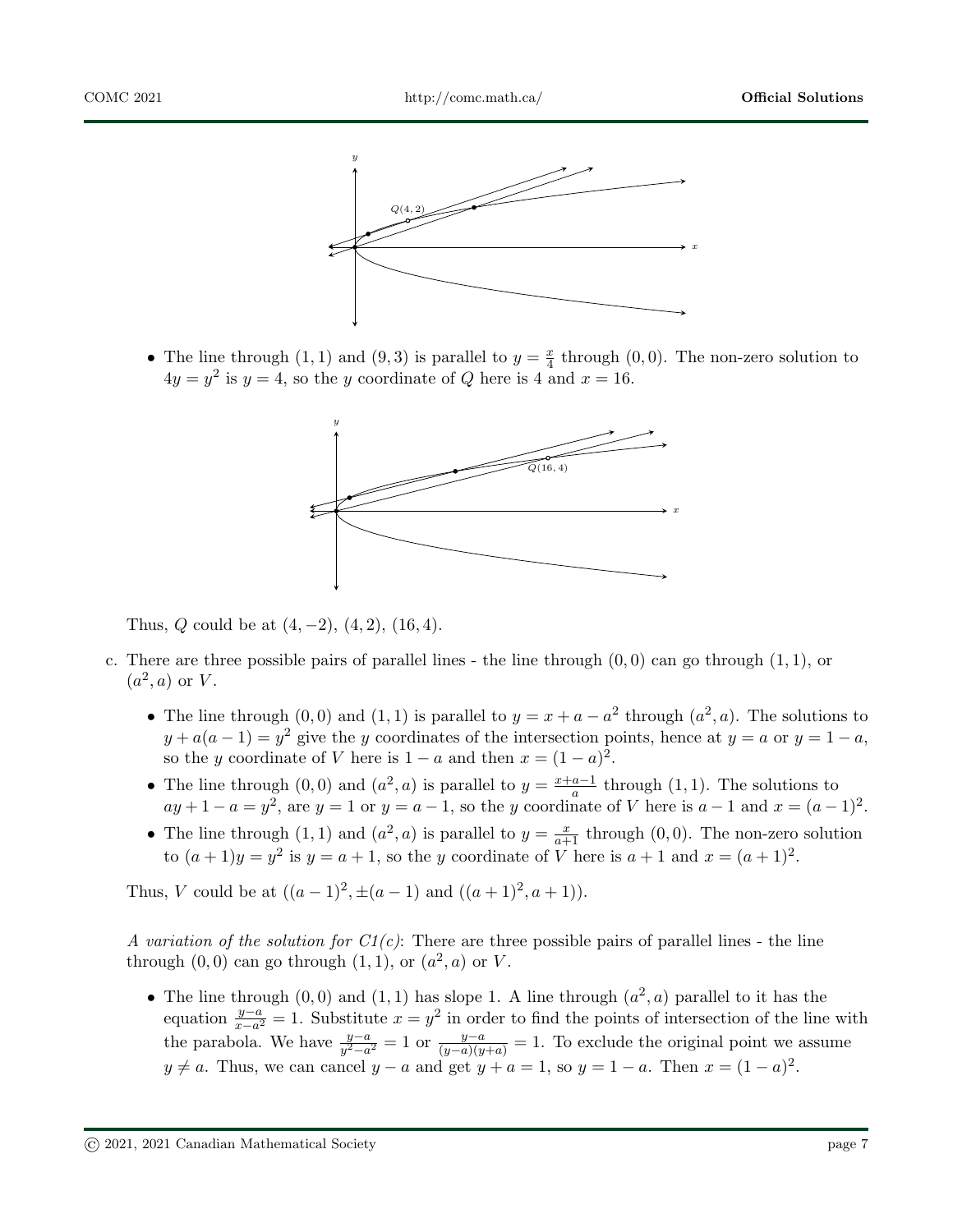- The line through  $(0,0)$  and  $(a^2, a)$  has slope  $\frac{1}{a}$ . A line through  $(1,1)$  parallel to it has the equation  $\frac{y-1}{x-1} = \frac{1}{a}$  $\frac{1}{a}$ . Substitute  $x = y^2$  in order to find the points of intersection of the line with the parabola. We have  $\frac{y-1}{y^2-1} = \frac{1}{a}$  $rac{1}{a}$  or  $rac{y-1}{(y-1)(y+1)} = \frac{1}{a}$  $\frac{1}{a}$ . To exclude the original point we assume  $y \neq 1$ . Thus, we can cancel  $y - 1$  and get  $y + 1 = a$ , so  $y = a - 1$ . Then  $x = (a - 1)^2$ .
- The line through  $(1, 1)$  and  $(a^2, a)$ ,  $a \neq \pm 1$  has slope  $\frac{a-1}{a^2-1} = \frac{1}{a+1}$ . A line through  $(0, 0)$  parallel to it has the equation  $\frac{y}{x} = \frac{1}{a+1}$ . Substitute  $x = y^2$  in order to find the points of intersection of the line with the parabola. We have  $\frac{y}{y^2} = \frac{1}{a+1}$ . To exclude the original point we assume  $y \neq 0$ . Thus, we can cancel y and get  $y = a + 1$ . Then  $x = (a + 1)^2$ .

Thus, V could be at  $((a-1)^2, \pm (a-1)$  and  $((a+1)^2, a+1)$ . Finally, we should ensure that none of the points  $(0,0), (1,1), (a^2, a)$  and V coincide. The problem poses the restriction  $a \neq 0, \pm 1$ . In addition, we find that for  $a=\frac{1}{2}$  $\frac{1}{2}$ ,  $((a-1)^2, -(a-1)) = (a^2, a) = (\frac{1}{4}, -\frac{1}{2})$  $(\frac{1}{2})$ , and for  $a=2$ ,  $((a-1)^2, (a-1)) = (1,1)$ . Therefore the answer is: for  $a \neq 0, \pm 1, \frac{1}{2}$  $\frac{1}{2}$ , 2 point V could be at  $((a-1)^2, \pm(a-1))$  and  $((a+1)^2, a+1)$ ; for  $a=\frac{1}{2}$  $\frac{1}{2}$  point V could be at  $(\frac{9}{4}, \frac{3}{2})$  $\frac{3}{2}$ ) or  $(\frac{1}{4}, -\frac{1}{2})$  $(\frac{1}{2})$ ; for  $a = 2$ point V could be at  $(1, -1)$  or  $(9, 3)$ . We also note that for  $a = -1$ , point V could be at  $(4, -2)$  or  $(4, 2).$ 

- **C2.** Let  $m, n \geq 2$  be positive integers. Each entry of an  $m \times n$  grid contains a real number in the range  $[-1, 1]$ , i.e. between  $-1$  and 1 inclusively. The grid also has the property that the sum of the four entries in every  $2 \times 2$  subgrid is equal to 0. (A  $2 \times 2$  subgrid is the intersection of two adjacent rows and two adjacent columns of the original grid.) Let S be the sum of all of the entries in the grid.
	- a. Suppose  $m = 6$  and  $n = 6$ . Explain why  $S = 0$ .
	- b. Suppose  $m = 3$  and  $n = 3$ . If the elements of the grid are

| $\overline{a}$ | D | O  |
|----------------|---|----|
| d              | e |    |
| 9              | h | I. |

,

show that  $S + e = a + i = c + a$ .

c. Suppose  $m = 7$  and  $n = 7$ . Determine the maximum possible value of S.

#### Solution:

- a. A  $6 \times 6$  grid can be partitioned into  $2 \times 2$  subgrids, because there is an even number of squares along each side of the grid. Since the sum of the entries of each of the subgrids is 0, the sum of all of the entries of the grid is 0. Therefore,  $S = 0$ .
- b. We have  $S = a + b + c + d + e + f + g + h + i$  and the sum of the four entries in every  $2 \times 2$  subgrid is equal to 0. Thus,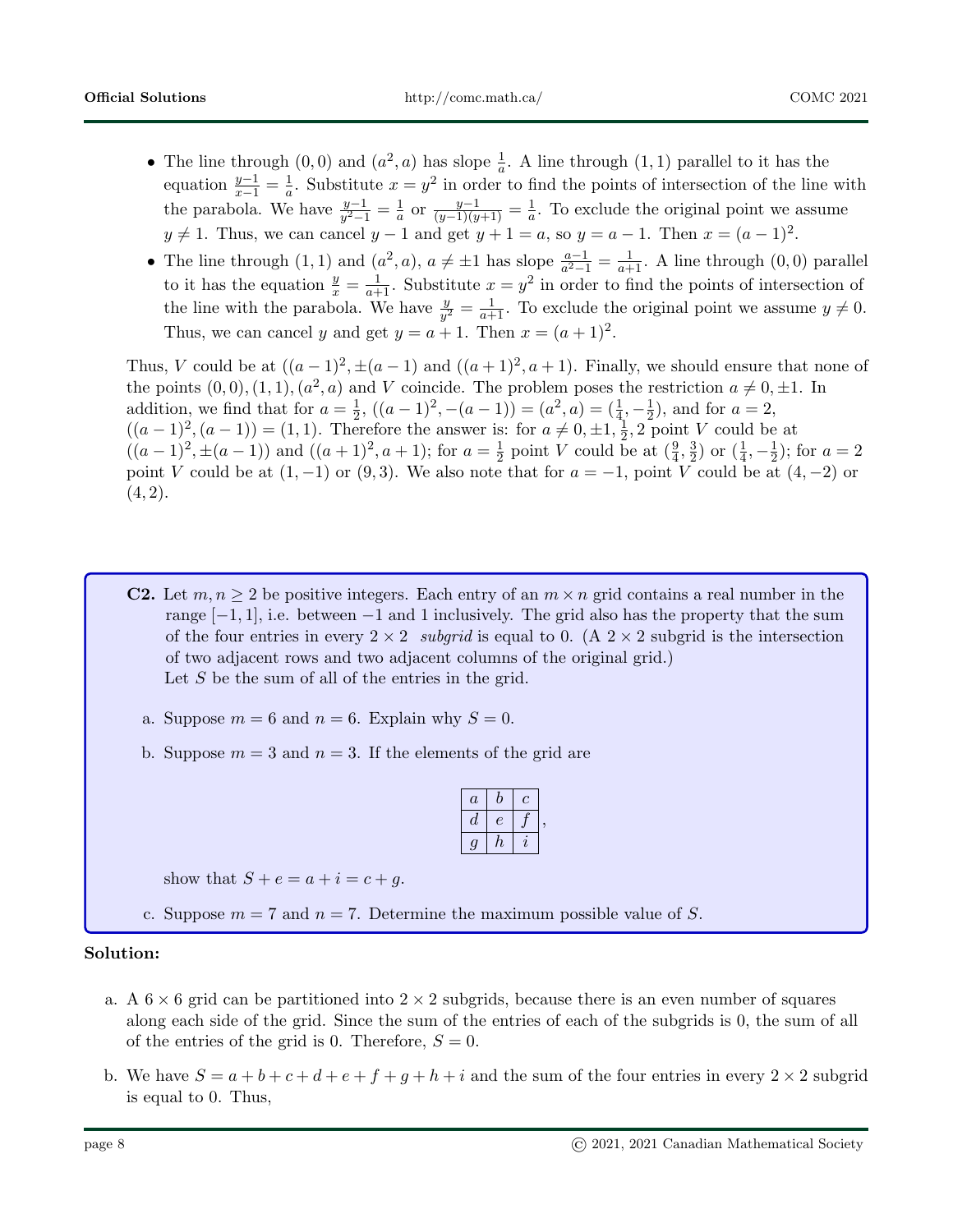$$
S + e = (b + c + e + f) + (d + e + g + h) + a + i = 0 + 0 + a + i = a + i.
$$
  
\n
$$
S + e = (a + b + d + e) + (e + f + h + i) + c + g = 0 + 0 + c + g = c + g.
$$

c. The sum of all of the entries of the grid can be determined more simply with the following fact. **Fact:** In the following  $3 \times 3$  grid, where  $a + b + d + e = e + f + h + i = 0$ ,

| $\it a$ | ſ) | г. |
|---------|----|----|
| а       |    |    |
|         | n  | І. |

the sum of the entries is  $S = c - e$ . The proof is similar to (b), setting  $g = 0$ :

$$
S + e = (a + b + d + e) + (e + f + h + i) + c = 0 + 0 + c = c.
$$

We can partition the  $7 \times 7$  grid as follows:

|                     |       |       |       | $a_4$ | $b_4$ | $c_4$   |
|---------------------|-------|-------|-------|-------|-------|---------|
|                     |       |       |       | $d_4$ | $e_4$ | $f_4$   |
|                     |       | $a_3$ | $b_3$ | $c_3$ | 94    | $h_{4}$ |
|                     |       | $d_3$ | $e_3$ | $f_3$ |       |         |
| $a_2$               | $b_2$ | $c_2$ | $g_3$ | $h_3$ |       |         |
| $d_2$               | $e_2$ | $f_2$ |       |       |       |         |
| $\scriptstyle{c_1}$ | 92    | $h_2$ |       |       |       |         |

The entries not labeled can be broken down into  $2 \times 2$  grids, so their sum is 0. From (b) and the fact we used above, the sums of elements in the overlapping  $3 \times 3$  grids

| a <sub>2</sub> | 00 |           | $a_3$ | $b_3$ |           | a <sub>A</sub> |        |  |
|----------------|----|-----------|-------|-------|-----------|----------------|--------|--|
|                | eэ |           | $a_3$ | $e_3$ | ້າ        |                | $e_4$  |  |
|                |    | $\iota_2$ | ັ     | 93.   | $\iota_3$ |                | $\sim$ |  |

are

 $c_1 - e_2 + c_2$ ,  $c_3 - e_3$  and  $c_4 - e_4$  respectively.

Hence, the sum of all of the entries of the  $7 \times 7$  grid is

$$
c_1 - e_2 + c_2 - e_3 + c_3 - e_4 + c_4.
$$

An alternative way to show that S in a  $7 \times 7$  grid can be expressed as the alternating sum of the diagonal elements is as follows.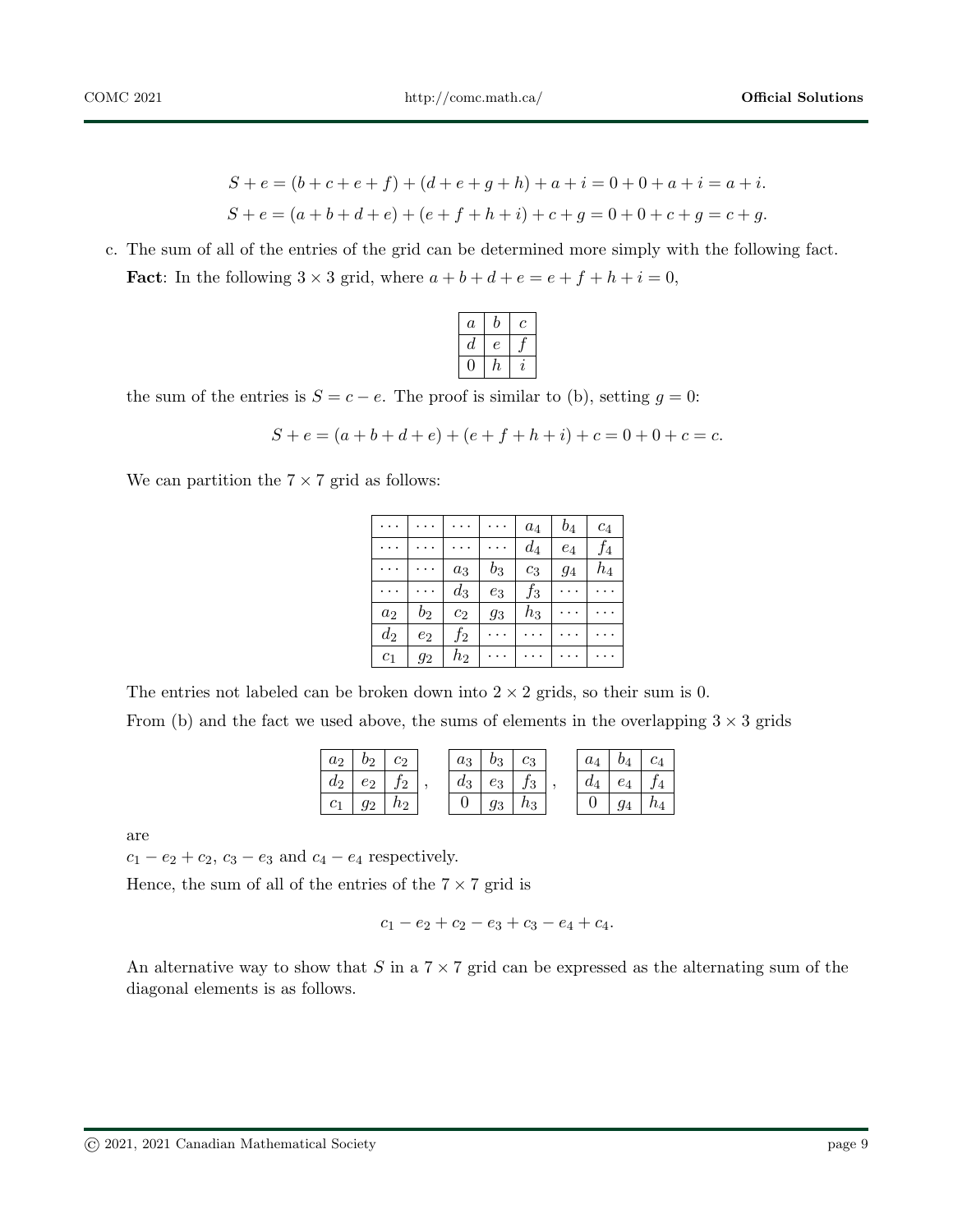

g The 7  $\times$  7 square is covered by two 3  $\times$  3 squares (with diagonal elements  $a, b, c$  and  $e, f, g$  respectively) and by two  $4 \times 4$  squares (overlapping in one element d). By part (b), the 3  $\times$  3 squares have element sums of  $a-b+c$ and  $e - f + g$  respectively. The 4  $\times$  4 squares can each be partitioned into four  $2 \times 2$  squares and thus each has element sum 0. Thus we get

$$
S = a - b + c + e - f + g + 0 + 0 - d = a - b + c - d + e - f + g.
$$

Since each entry lies between  $-\overline{1}$  and 1 inclusively, this sum is at most 7. Hence, the sum of all the entries is at most 7. This maximum sum can be obtained as follows:

| $\mathbf{1}$     | $\Omega$       | 1 | $\overline{0}$ | 1        | $\theta$       | 1              |
|------------------|----------------|---|----------------|----------|----------------|----------------|
| $\boldsymbol{0}$ |                | 0 |                | 0        |                | $\Omega$       |
| $\mathbf{1}$     | 0              | 1 | $\overline{0}$ | 1        | 0              |                |
| $\overline{0}$   |                | 0 |                | $\Omega$ |                | $\overline{0}$ |
| $\mathbf{1}$     | $\overline{0}$ | 1 | $\overline{0}$ | 1        | $\overline{0}$ | 1              |
| $\overline{0}$   |                | 0 |                | $\Omega$ |                | $\Omega$       |
| $\mathbf{1}$     | $\mathbf{0}$   | 1 | 0              |          | 0              |                |

| $1 \mid -1 \mid 1 \mid -1 \mid 1 \mid -1 \mid 1 \mid$ |  |  |  |
|-------------------------------------------------------|--|--|--|
| $1 \mid -1 \mid 1 \mid -1 \mid 1 \mid -1 \mid 1 \mid$ |  |  |  |
| $1 \mid -1 \mid 1 \mid -1 \mid 1 \mid -1 \mid 1 \mid$ |  |  |  |
| $1 - 1$ $1 - 1$ $1 - 1$ $1$                           |  |  |  |
| $1$ $-1$ $1$ $-1$ $1$ $-1$ $1$                        |  |  |  |
| $1$   $-1$   $1$   $-1$   $1$   $-1$   $1$            |  |  |  |
| $1$   -1   1   -1   1   -1   1                        |  |  |  |

or

Answer:  $\boxed{7}$ .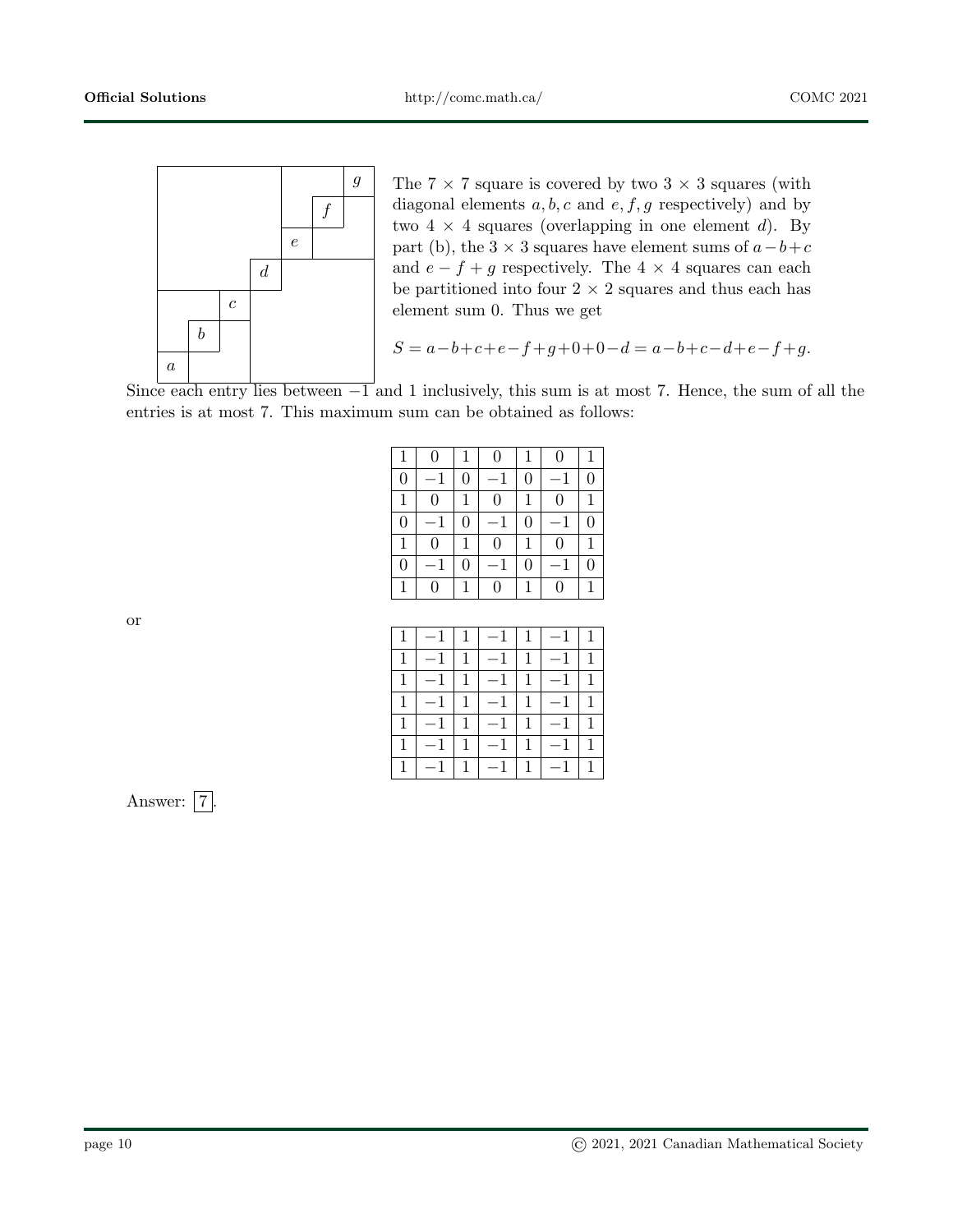- C3. Xintong plays a game of turning one six-digit number into another. The numbers can have leading zeros, but cannot go over 6 digits or below 0. He can only make the following moves, any number of times in any order:
- R: rotate the last digit to the start, for example,  $0.092347 \rightarrow 709234$ , or
- A: add 1001 to the number, for example,  $709234 \rightarrow 710235$ , or
- S: subtract 1001 from the number, for example,  $709234 \rightarrow 708233$ .
	- a. Show that it is possible to turn 202122 into 313233.
	- b. Show that turning 999999 into 000000 can be done in eight moves.
	- c. Show that any multiple of 11 remains a multiple of 11 after any sequence of moves.
	- d. Show that it is impossible to turn 112233 into 000000.

#### Solution:

- a. We need to add one to every digit, so any combination of three additions to distinct digits and six rotations will work. For example, it can be reached by  $A, R, A, R, R, R, R, R$ .
- b. This can be done through moves:  $S, R, A, R, R, A, R, S$ .
- c. Since 1001 is divisible by 11, adding (or subtracting) 1001 to a number divisible by 11 will result in a number divisible by 11. If n has digits  $a_1a_2a_3a_4a_5a_6$ , then n is divisible by 11 if and only if  $a_1 - a_2 + a_3 - a_4 + a_5 - a_6$  is. Rotating makes the sum negative, so divisibility by 11 is preserved.

Alternative proof of the implication  $11|n \to 11|R(n)$ : Let  $n = 10^5a + 10^4b + 10^3c + 10^2d + 10e + f$ . Then after rotation we have  $R(n) = 10^5 f + 10^4 a + 10^3 b + 10^2 c + 10d + e$ . Consider the sum

$$
n + R(n) = 11 \cdot 10^4 a + 11 \cdot 10^3 b + 11 \cdot 10^2 c + 11 \cdot 10d + 11e + 100001f.
$$

Note that 100001 is divisible by 11. Since both the sum  $n + R(n)$  and n are divisible by 11, we conclude that  $R(n)$  is divisible by 11.

d. We can show that (non-)divisibility by 7, or 11, or 13 is an invariant. If n is not divisible by 7 or 11 or 13, then the same is true for  $n \pm 1001$ , since  $7 \cdot 11 \cdot 13 = 1001$ .

Now, let  $n = abcdef$  and  $R(n) = fabcde$ . Then

$$
R(n) = \frac{n - f}{10} + f \times 10^5.
$$

Therefore  $10R(n) = n - f + f \times 10^6$ .

Since  $10^6 = 999 \times 1001 + 1$ , we write  $10^6 \equiv 1 \pmod{1001}$ . So, we conclude

$$
10R(n) \equiv n \pmod{1001}.
$$

In other words, n and  $10R(n)$  are either both divisible by 1001 or give the same remainder when divided by 1001. So, if n is not divisible by 1001 then  $R(n)$  must be not divisible by 1001.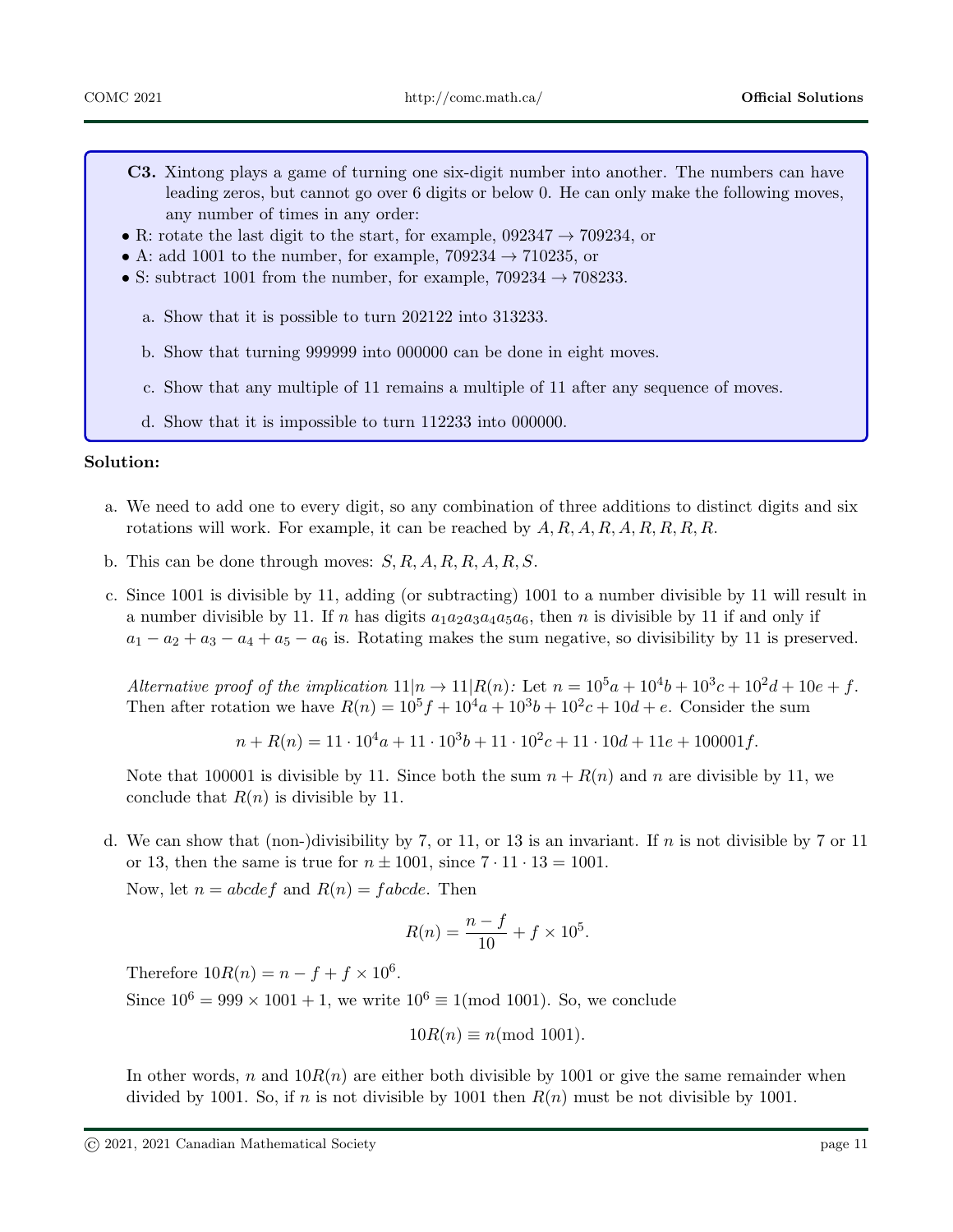We observe that 112233 is not divisible by 7 and thus not divisible by 1001, while 000000 is divisible by 1001. Thus, the transfer of 112233 to 000000 by a sequence of  $R$ ,  $S$  and  $A$  is impossible.

Alternative solution for  $C_3(d)$ : First, observe that we can turn 112233 into 000000 if and only if we can turn 000000 into 112233. This is because each move can be inverted: the inverse of A is S, and the inverse of  $R$  is five consecutive  $R$  moves.

Next, let T be the set of all numbers of the form *abcabc*. Since T contains 000000 but not 112233, it suffices to prove that if you start in  $T$ , then you must stay in  $T$ .

This is obvious for the R move: *abcabc* becomes *cabcab*.

For the other moves, observe that  $T$  is exactly the set of numbers between 0 and 999999 that are multiples of 1001 (since  $abc = (abc) \times 1001$ ). Therefore A and S moves must take elements of T to other elements of T.

**C4.** We call  $(F, c)$  a good pair if the following three conditions are satisfied:

(1)  $F(x) = a_0 + a_1x + \cdots + a_mx^m$ ,  $(m \ge 1)$  is a non-constant polynomial with integer coefficients.  $(2)$  c is a real number that is not an integer.

(3)  $F(c)$  is an integer.

For example, both  $(6x, \frac{1}{3})$  and  $(1+x^3, 5^{1/3})$  are good pairs, but none of the following pairs  $(6x, \frac{1}{4})$ ,  $(6x, 2), (\frac{x}{6}, \frac{1}{3})$  $(\frac{1}{3}), (\frac{x^2}{6})$  $(\frac{c^2}{6}, 6)$  is good.

- a. Let  $c=\frac{1}{2}$  $\frac{1}{2}$ . Give an example of F such that  $(F, c)$  is a good pair but  $(F, c + 1)$  is not.
- b. Let  $c =$ √ 2. Give an example of F such that both  $(F, c)$  and  $(F, c + 1)$  are good pairs.
- c. Show that for any good pair  $(F, c)$ , if c is rational then there exists infinitely many non-zero integers *n* such that  $(F, c + n)$  is also a good pair.

d. Show that if  $(F, c + n)$  is a good pair for every integer n, then c is rational.

#### Solution:

a. Let 
$$
F(x) = 2x^3 + x^2 + x
$$
. Then  $F(\frac{1}{2}) = 1$  and  $F(\frac{3}{2}) = \frac{21}{2}$ .  
b. Let  $F(x) = (x^2 - 2)((x - 1)^2 - 2)$ . Then  $F(\sqrt{2}) = F(\sqrt{2} + 1) = 0$ .

c. Let p and q be integers such that  $c = \frac{p}{q}$  $\frac{p}{q}$  is not an integer and let  $F(x) = \sum^{m}$  $i=0$  $a_i x^i$  with integer  $\text{coefficients } a_i.$ 

Then, 
$$
F(c+n) - F(c) = \sum_{i=0}^{m} a_i ((c+n)^i - c^i)
$$
.

For all  $1 \leq i \leq m$  we have

$$
(c+n)^{i} - c^{i} = \sum_{j=0}^{i} {i \choose j} c^{j} n^{i-j} - c^{i} = n \sum_{j=0}^{i-1} {i \choose j} c^{j} n^{i-1-j} = n \sum_{j=0}^{i-1} {i \choose j} \left(\frac{p}{q}\right)^{j} n^{i-1-j}.
$$